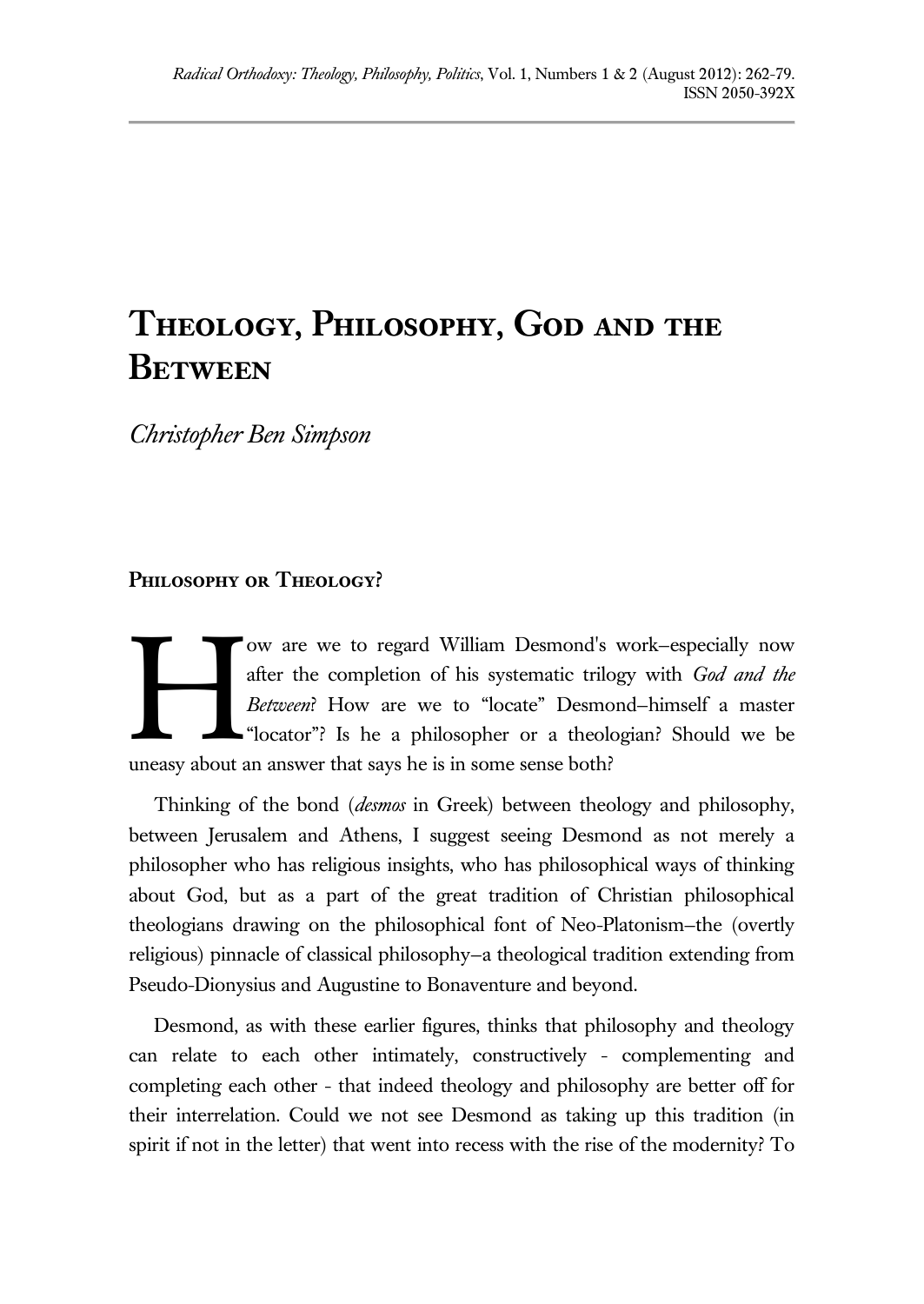this end, I will examine the tradition/trajectory of Christian Neo-Platonic philosophical theology—with its robust, if indeed perilous, community between Neo-Platonic philosophy and Christian theology—while taking account of the heterodox tendencies within this tradition. I will then going on to examine the possibility of locating Desmond's work, specifically what we have in *God and the Between*, against this background.

### **Neo-Platonic Philosophical Theology?**

#### *God*

The tradition of Christian Neo-Platonic philosophical theology presents some common positions regarding God and God's relation to the world and the human soul that show the influence of Neo-Platonism—and that entail what must be seen as certain heterodox tendencies.

God is represented as the excessive One that is beyond being—and the Trinity is figured relative to this perspective. In Pseudo-Dionysius, as with Origen before him, God transcends being-is super-essential, beyond being. God is also, in Pseudo-Dionysius and in this trajectory generally, the One beyond all divisions.<sup>1</sup> Eckhart seeks the unity of the Godhead above the Persons of the Trinity, $^2$  and Cusanus sees God as *coincidentia oppositorum*—the One in which there is a unity of opposites. <sup>3</sup> Likewise, Böhme sees God as the eternal One—the nothing and the all—the unity of Unground and Urground such that there a process of selfmanifestation and self-discovery within God<sup>4</sup>-the one whose containment of opposites generates manyness.

<sup>1</sup> Pseudo-Dionysius, "The Divine Names", 1.1. The One as the most important title for Pseudo-Dionysius. See "The Divine Names"*,* 13.1.

<sup>2</sup> I am nothing like a specialist on any of these figures, but my presentation here is conventional and, I trust, not terribly controversial. I largely use the basic portraits as presented in Frederick Copelston's classic *History of Philosophy*. Hereafter, CII designates the second volume, CIII designates the third. Copelstone, CIII,185-86; Eckhart, *Sermons,* 17 and 48.

<sup>&</sup>lt;sup>3</sup> Copelstone, CIII, 233.

 $4^4$  Copelstone, CIII, 271.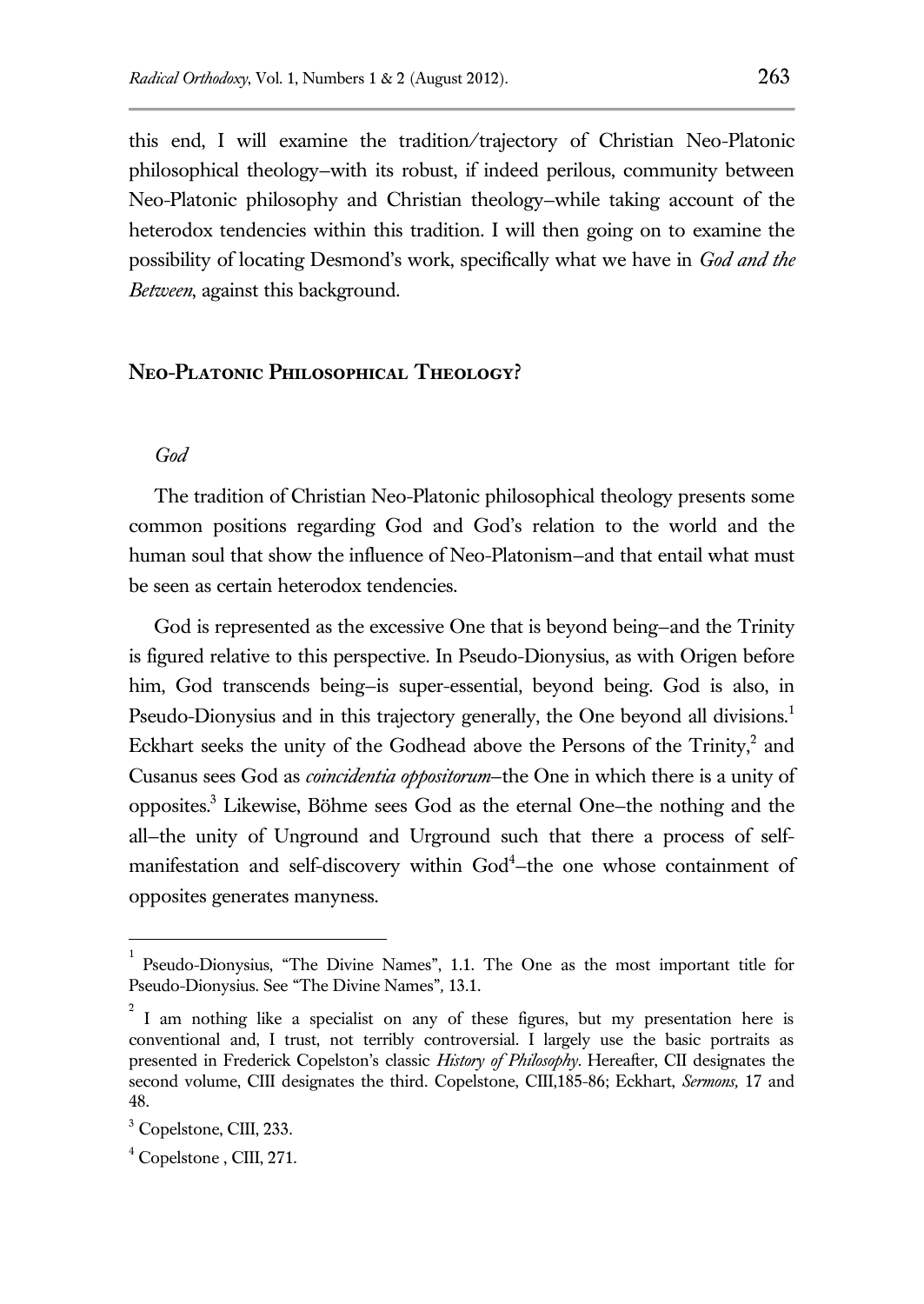The Trinity is often presented from the perspective of this Neo-Platonic "One." For Origen, the Logos and the Holy Spirit, while of the divine nature, are a series of emanations between the Father and the created spirits.<sup>5</sup> Gregory of Nyssa (along with the other Cappadocian Fathers), while influenced by Neo-Platonism, sees the Son and Holy Spirit as proceeding from the Father but not as emanations—they are *homoousious*—God in the same way the Father is God—also, the Father is involved in the world, not merely acting through intermediaries.<sup>6</sup> For Pseudo-Dionysius, however, the Persons of the Trinity are manifestations or emanations of the One that is beyond manifestation.<sup>7</sup> In Eckhart, the begetting of the Son is put on the same plane as the simultaneous creation of the world both are eternal emanations from God.<sup>8</sup>

## *The World*

The Christian Neo-Platonic tradition presents certain common positions regarding the nature of the world and God's relation to it—its origin, participatory being and end in God. In general, the creation of the world is viewed in terms of an overflowing and spontaneous emanation from the One. In the dependence of all things on God, the world becomes implicit in the being of God—its emanation a necessary product the One's nature. Though Augustine and Gregory of Nyssa would affirm the free creation of the world by God<sup>9</sup>, there are many voices in this tradition that would not. For Pseudo-Dionysius as well, the world emerges necessarily from the overflowing nature of the One.<sup>10</sup> For Eriugena, God's goodness is the "nothing" out of which all things are made such

<sup>5</sup> From the Father to the Logos as mediator to the Holy Spirit to created spirits. Origen, *De Principiis* , 2, 6, 1-3; Kenney, "The Greek Tradition" 124-25.

 $^6$  Copelstone, CII , 35; Kenney, "The Greek Tradition" 125.

<sup>7</sup> Copelstone, CII, 96; Pseudo-Dionysius, "The Divine Names", 1.4, 2.4.

<sup>8</sup> Eckhart, Commentary on Genesis 1:1, in *Sermons*; Copelstone, CIII , 190-91.

 $<sup>9</sup>$  Copelstone, CII 33, 74-75.</sup>

<sup>10</sup> Pseudo-Dionysius, "The Divine Names ", 1.7; Kenney, "The Greek Tradition", 126; Copelstone, CII, 98.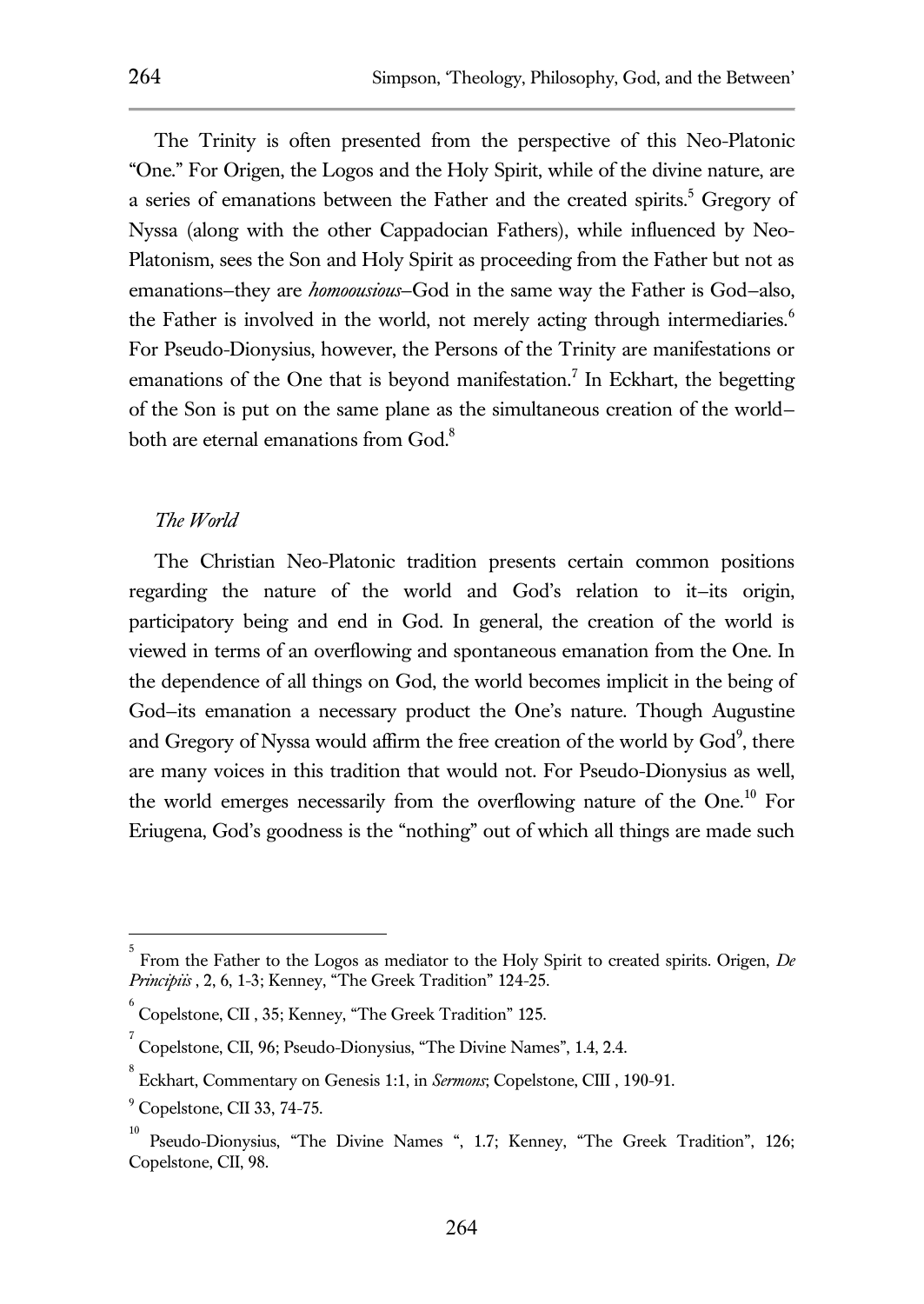that God is "in all things."<sup>11</sup> Eckhart, likewise, sees the eternal generation of the world as a consequence of God's nature.<sup>12</sup>

Beyond the origination of the world, God relates to the world in terms of participation and divine self-creation. While Eriugena has a more emanational participation in which there is "the derivation of a second essence from a higher essence,"<sup>13</sup> Bonaventure presents participation in terms of a hierarchy of being structured relative to likeness to God—such that every creature is a *vestigium Dei*, and rational creatures are *imago Dei*. <sup>14</sup> Both Eriugena and Nicholas of Cusa see God as creating/manifesting himself in the creation of other things<sup>15</sup>-the divine as one, infinite and eternal expresses or reveals itself in the multiplicity of finite things in temporal succession as a cosmic mirror such that the world is autotheophany.<sup>16</sup>

Parallel to the emanational *exitus* of creation in Neo-Platonic philosophical theology is the *reditus*, the return to God such that God will be all in all. Pseudo-Dionysius sees a drawing back of all of the emanational hierarchy into God.<sup>17</sup> Likewise, Eriugena envisions God as end of all things such that nothing will exist but God alone—though his intention here is deification, intending to preserve a distinction between creatures and God (it is a question whether he did).<sup>18</sup>

In the end, there is a pronounced tendency in Christian Neo-Platonic philosophical theology toward a kind of pantheism. For Pseudo-Dionysius, "all things taken as a whole are One"—are as participating in the unity of the One.<sup>19</sup> Eriugena, while maintaining some kind of difference between God and

<sup>-&</sup>lt;br>11 Eriugena, *Periphyseon*, 1.72, 3.19; CII 125.

<sup>12</sup> Copelstone, III, 190-91.

<sup>13</sup> Copelstone, CII , 123; Eriugena, *Periphyseon*, 3.3.

<sup>&</sup>lt;sup>14</sup> Copelstone, CII, 266-68.

<sup>15</sup> Eriugena, *Periphyseon*, 1.1, 3.23; CII 123-24, 134; Desmond, *God and the Between*, 233 (hereafter *GB*).

<sup>16</sup> Copelstone, CIII, 239-44.

<sup>17</sup> Pseudo-Dionysius, "The Divine Names", 1.7, Kenney, "The Greek Tradition," 126.

<sup>18</sup> Eriugena, *Periphyseon*, 5.3; Copelstone, CII, 117, 127-29.

<sup>19</sup> Pseudo-Dionysius, "The Divine Names ",13.2.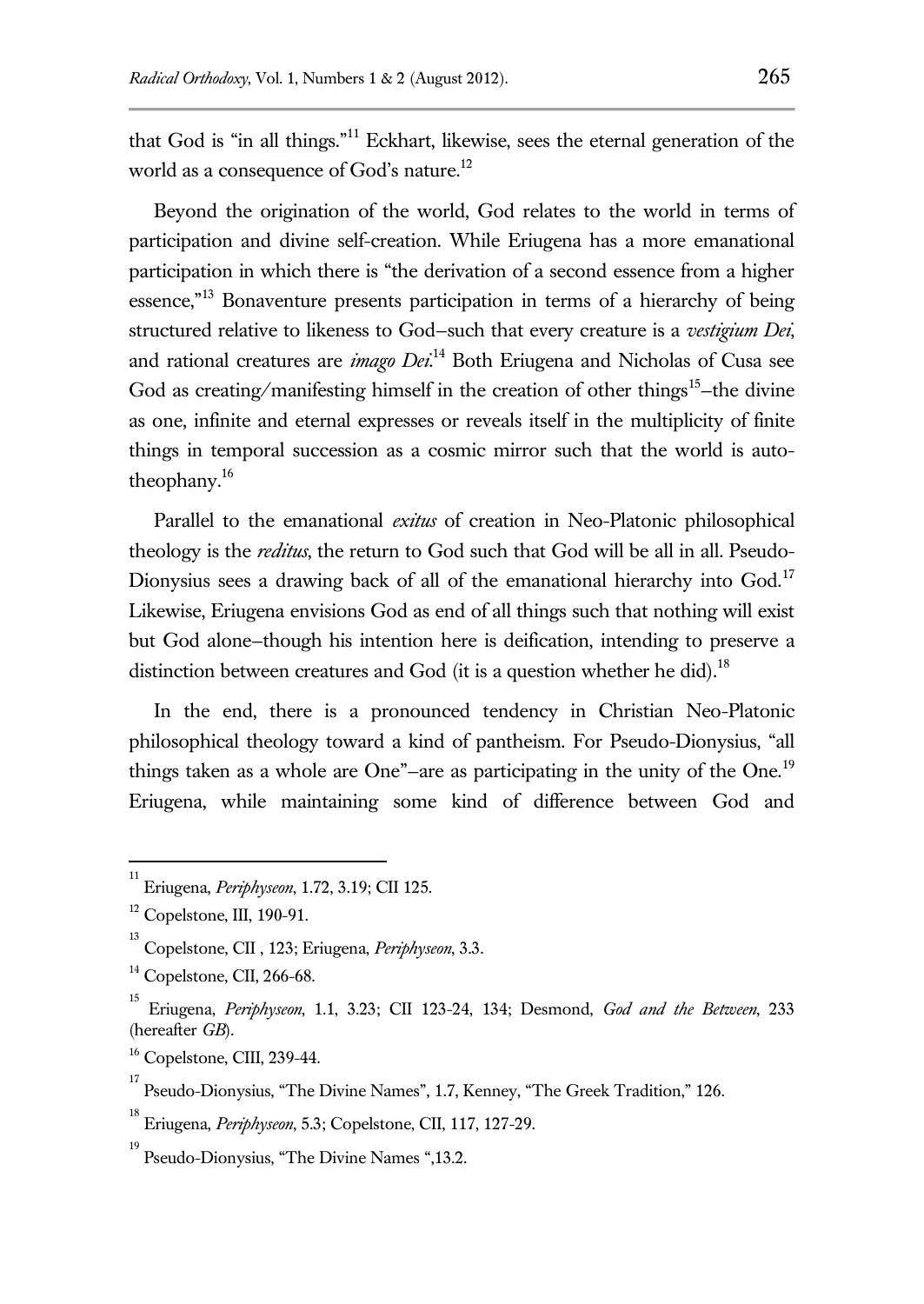creatures<sup>20</sup>, regularly refers to God as the all-comprehensive reality–that God is "substantially all that He contains, the substance of all visible things created in Him"<sup>21</sup> —that "We should not therefore understand God and creation as two different things, but as one and the same."<sup>22</sup> For Meister Eckhart (though he has an affinity for antinomy), God is existence such that to be outside of God is to be outside of existence—leaving no final distinction between the one God and the multiplicity of creatures.<sup>23</sup> For Cusanus, God as maximum includes all thingstranscending all creaturely distinctions and oppositions by uniting, containing them in Himself, incomprehensibly.<sup>24</sup> Though this, like the positions of many figures in this tradition, would suggest a kind of pantheism, Nicholas, like many figures in this tradition, would protest that it is not.

## *God and the Soul*

In the midst of such an understanding of God and the world, the Christian Neo-Platonic tradition presents a constellation of positions regarding the relationship between God and the human soul. For Augustine and Bonaventure, the soul is innately oriented toward God in the manner of a Platonic *eros*. 25 Further, Augustine and Bonaventure following him sees God's active relation to the world, to rational creatures specifically, in terms of divine illumination through which we grasp that which transcends us and God draws humanity

<sup>20</sup> Copelstone, CII 117, 120-21.

<sup>21</sup> Copelstone, CII 125. Eriugena, *Periphyseon*, 3.18.

<sup>22</sup> Eriugena, *Periphyseon*, 3.16. See also Eriugena, *Periphyseon*, 1.72; Copelstone, CII ,120-25.

<sup>&</sup>quot;His language rather gives the impression that he is straining at the leash and that his thought, in spite of his orthodox intentions, tends toward a form of philosophic pantheism". Copelstone, CII , 122.

 $23$  Copelstone, CIII, 187-89.

<sup>24</sup> Cusanus, "Learned Ignorance", 1.2, 2.1, 2.3, 2.11. In ,*Selected Writings.* As he writes: "God is the enfolding of all things in that all things are in Him; and He is the unfolding of all things in that He is in all things." "Learned Ignorance", 2.3.

 $25$  Copelstone, CII, 69, 242-43, 253-54.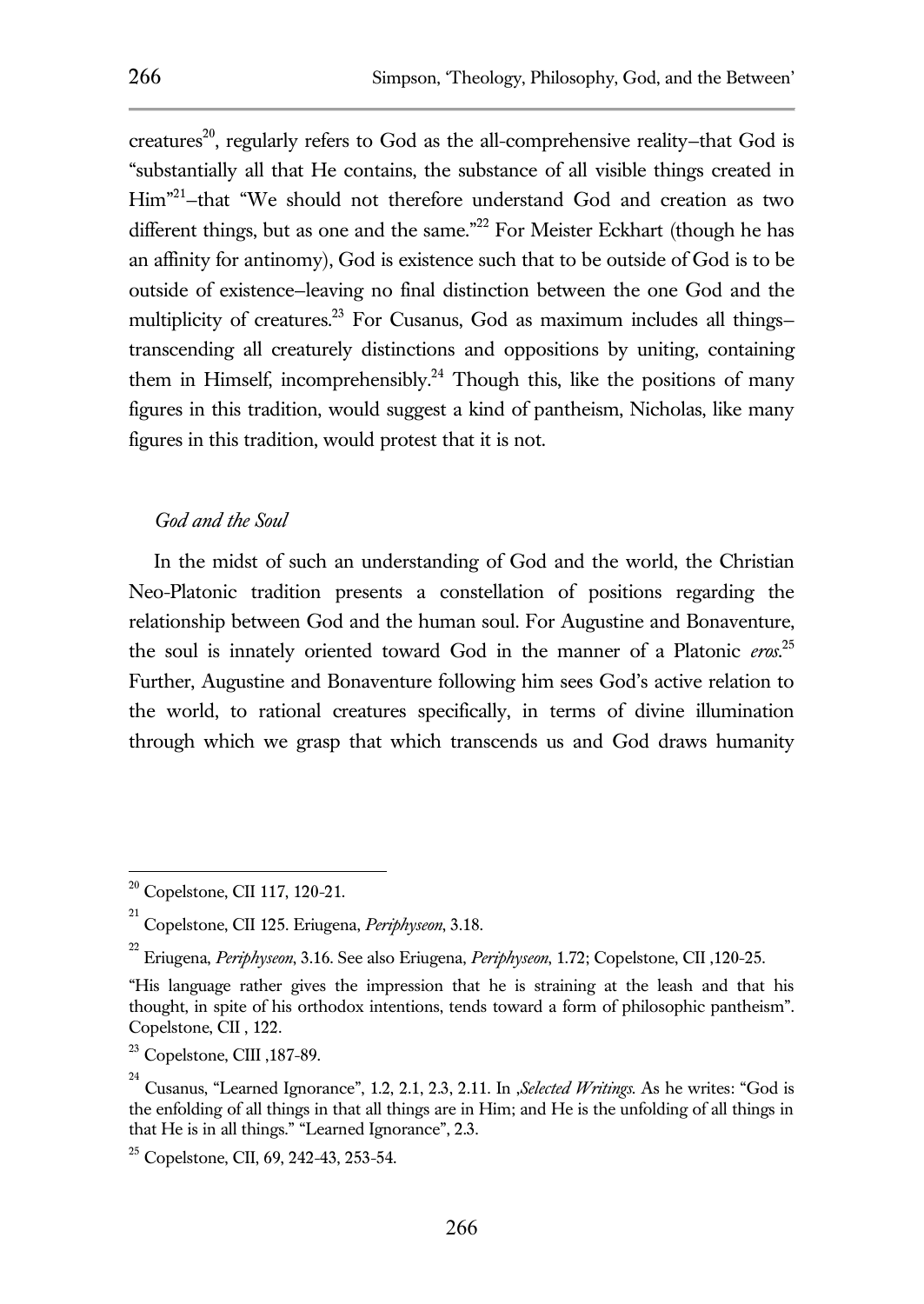upward to Himself.<sup>26</sup> Eckhart, however, presents a more unitary position in which the Godhead is both the ground of the soul and the ground of  $God.^{27}$ 

In standard Neo-Platonic fashion, many of the figures in this tradition see God as beyond human conception. For Gregory of Nyssa, faith is superior in that it accepts the mysteries of faith—though this faith can be rationally expounded.<sup>28</sup> For Pseudo-Dionysius and Eriugena after him (but drawing from Gregory of Nyssa before him) however, negative/apophatic is preferable to positive/cataphatic theology in that the denying of attributes is closer to attaining to the divine "super-essential darkness."<sup>29</sup> For Cusanus (following both Dionysius and Eriugena) the "learned ignorance" of the *via negativa* is superior in that our lower faculties (sense-perception, and reason [*ratio*]) see the mutual exclusion of opposites, whereas the intellect (*intellectus*) denies the oppositions and sees their coincidence, and so can attend to God's nature.<sup>30</sup>

More broadly, this tradition presents the end of human being in terms of a mystical ascent toward union with God. In both Gregory of Nyssa and Augustine, the soul is envisioned as reaching beyond itself toward God in ecstatic love in which the unification with God is never complete—such that the soul is ever-approaching in the inexhaustible love of the Beatific Vision.<sup>31</sup> For Eckhart, however, mystic union involves the essence of the soul being united with God such that we are wholly transformed and changed into God and no distinction remains (though Eckhart later conceded that this was an error).<sup>32</sup>

<sup>26</sup> Copelstone, CII, 61-65, 288-91. For Bonaventure, we have true knowledge only by recourse to the (Platonic) *rationes aeternae.* We know creatures fully inasmuch as we see them as examples of the divine exemplar—these *rationes* are identified with the Word of God. Copelstone, CII, 288-89.

<sup>27</sup> Eckhart, *Sermons*, Sermon 15.

<sup>28</sup> Copelstone, CII, 31-32.

<sup>29</sup> Eriugena, *Periphyseon*, 1.14; CII 95, 118-19.

<sup>30</sup> Copelstone, CIII, 235-37, 244.

<sup>31</sup> Kenney, "The Greek Tradition," 126; Copelstone, CII ,35-37, 81.

<sup>32</sup> Copelstone, CIII, 192-93.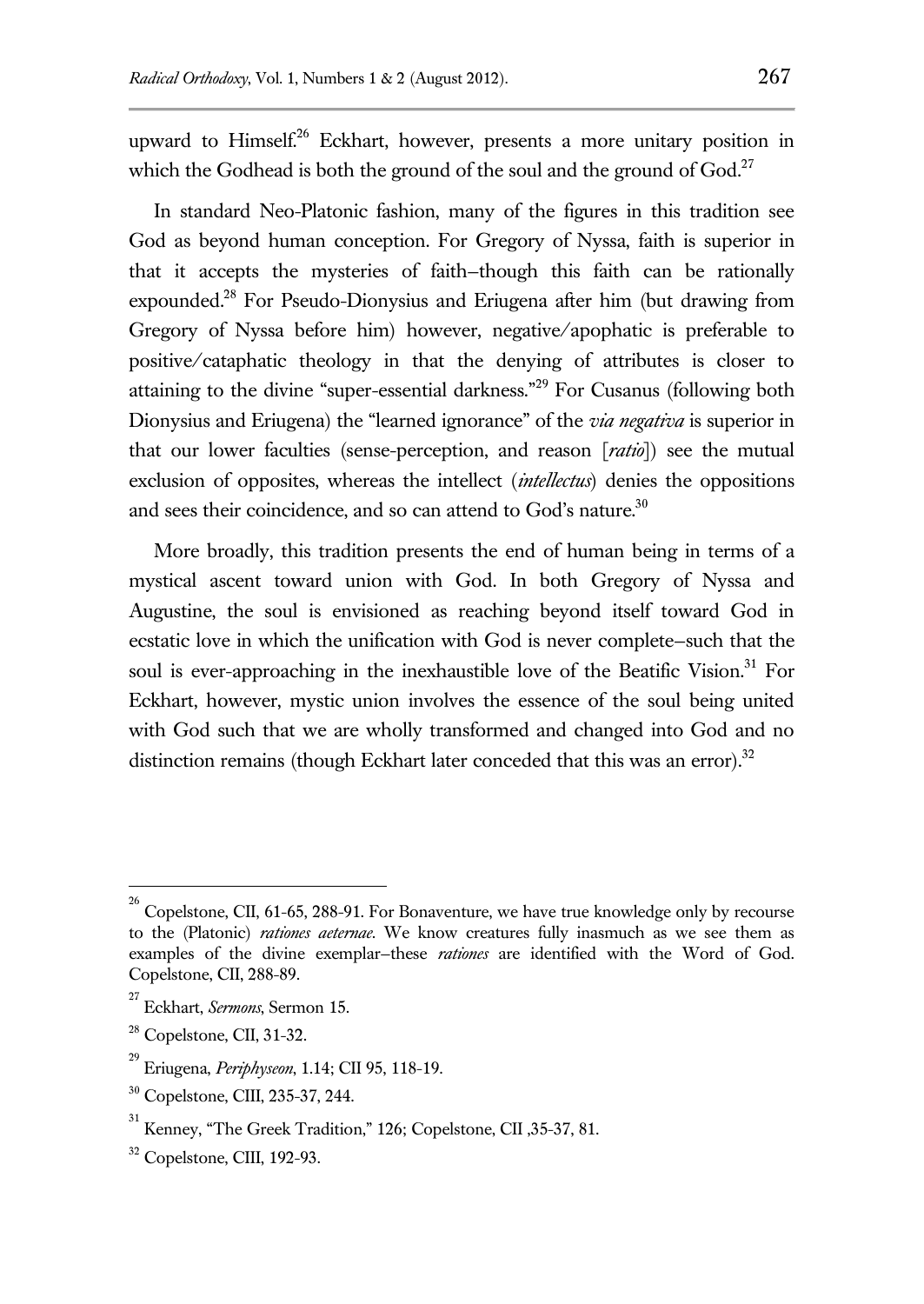Finally, there is a strong tendency in this tradition to view evil as privation, as the absence of the good and a defection from being—as can be seen in Origen, Augustine and Pseudo-Dionysius.<sup>33</sup>

In this (overly) brief sketch of an influential tradition of figuring of the relation between theology and philosophy one can see how Neo-Platonic philosophy itself already a (pagan) theology—has been taken as a fruitful resource for thinking through Christian theology. But the question remains regarding the nature of this philosophical resource as a *pharmakon*, a supplement. It should be seen that there are recurring tendencies toward heterodox positions taken over from Neo-Platonism: of a certain collapsing of relation, of community, of otherness into unity—of privileging the One, emanation, and union over Trinity, creation, and community. In Eriugena, Cusanus, and Böhme especially, the emanational "way of the world" creeps into God and becomes divine selfdevelopment—for an understanding of the manner of creation of the world (here emanation, erotic origination, dialectical unfolding) necessarily influences one's understanding of the nature of the creator/origin. Perhaps we should not be surprised that Hegel represents most if not all of these questionable traits of Christian Neo-Platonic philosophical theology "behaving badly."

So, is the philosophical supplement to theology worth the heterodox risk? Does Desmond want to be in this company? Should theologians (or Christian philosophers) be nervous about Desmond as somehow continuing this tradition?

## **III. Desmond's Philosophical Theology**

#### *Philosophy, Theology and the Between*

William Desmond's *God and the Between* is, as he calls it, "something of a philosophical theology<sup>334</sup>that occupies a place between philosophy and theology—a posture to the philosopher, too religious—to the religious, too

<sup>33</sup> Copelstone, CII 27, 98-99; Pseudo-Dionysius, "The Divine Names", 4.20.

<sup>34</sup> Desmond, *GB*, xi.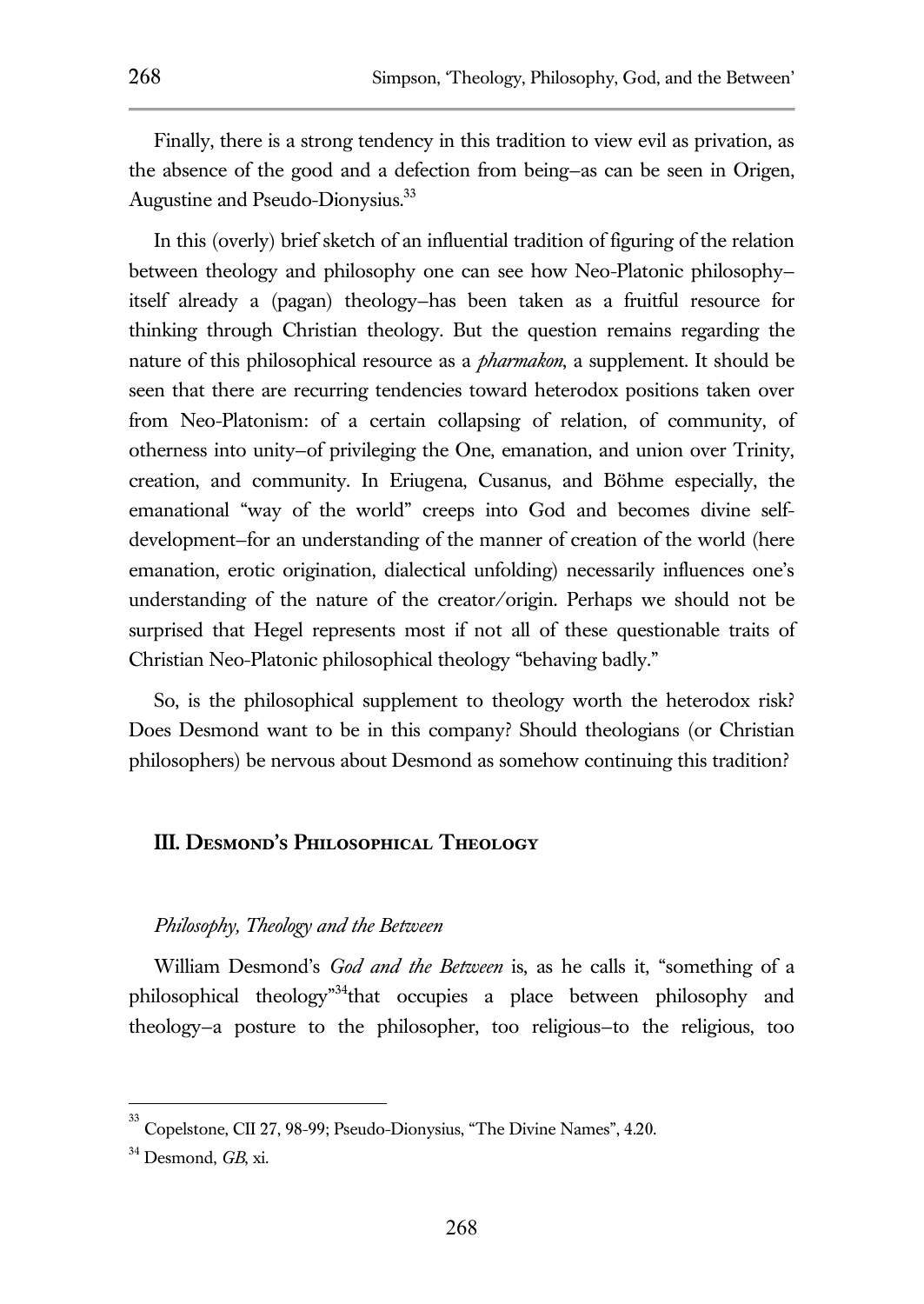philosophical–which to Desmond is "a good between".<sup>35</sup> For Desmond, theology and philosophy form a metaxological community in which they are other and yet together. The togetherness is described in terms of a porous border—"not a rigid separation, and communications can carry or be received from both sides".<sup>36</sup> From the side of theology: the possibility of philosophical idols (be they Hegelian or Neo-Platonic) cannot justify the simple rejection of philosophical consideration from the theological task. From the side of philosophy: "a true philosophy of the between," Desmond says, "cannot a priori close off porosity to the divine and its communication".<sup>37</sup> With creation and trinity, for instance, we have ideas "of religious provenance [which become] the occasion of a more radical philosophical reconsideration".<sup>38</sup> Desmond, as with these earlier thinkers, thinks that philosophy and theology can relate to each other intimately, constructively—complementing and completing each other—that indeed theology and philosophy are better off for their interrelation.

As a theologian and in view of some of the heterodox tendencies just sketched—can "something of a philosophical theology" be at once porous and yet orthodox? My proposal is that Desmond's work can be seen as presenting many of the positive positions of Christian Neo-Platonic philosophical theology without the heterodox pitfalls—without a certain Neo-Platonic (Hegelian) preference for thinking of God as erotic absolute in dialectical relation to the world.

Desmond's resistance to the Hegelian dialectical option coincides with his resistance to what can be seen as the dialectical impulse in the tradition of Neo-Platonic Christian philosophical theology<sup>39</sup> and is aligned with Desmond's keen sensitivity to the question of difference and otherness. Desmond's philosophical

<sup>35</sup> Desmond, *GB*, xii. For Desmond, "*between* Jerusalem and Athens" (*GB* 9) is difference but not an "unsurpassable dualism." *GB*, 8.

<sup>36</sup> Desmond, *GB*, xii.

<sup>37</sup> Desmond, *GB*, 8.

<sup>38</sup> Desmond, *GB*, 243.

<sup>39</sup> Thus Desmond's orthodoxy from the perspective of Christian theology may be at least partially due to the influence of Hegel's own heretical theology—in the manner that proximity to a near-truth—to the counterfeit double (such as one may have in Hegel's trinitarian or triadic ultimate)—attunes one to the distinctive marks of the true.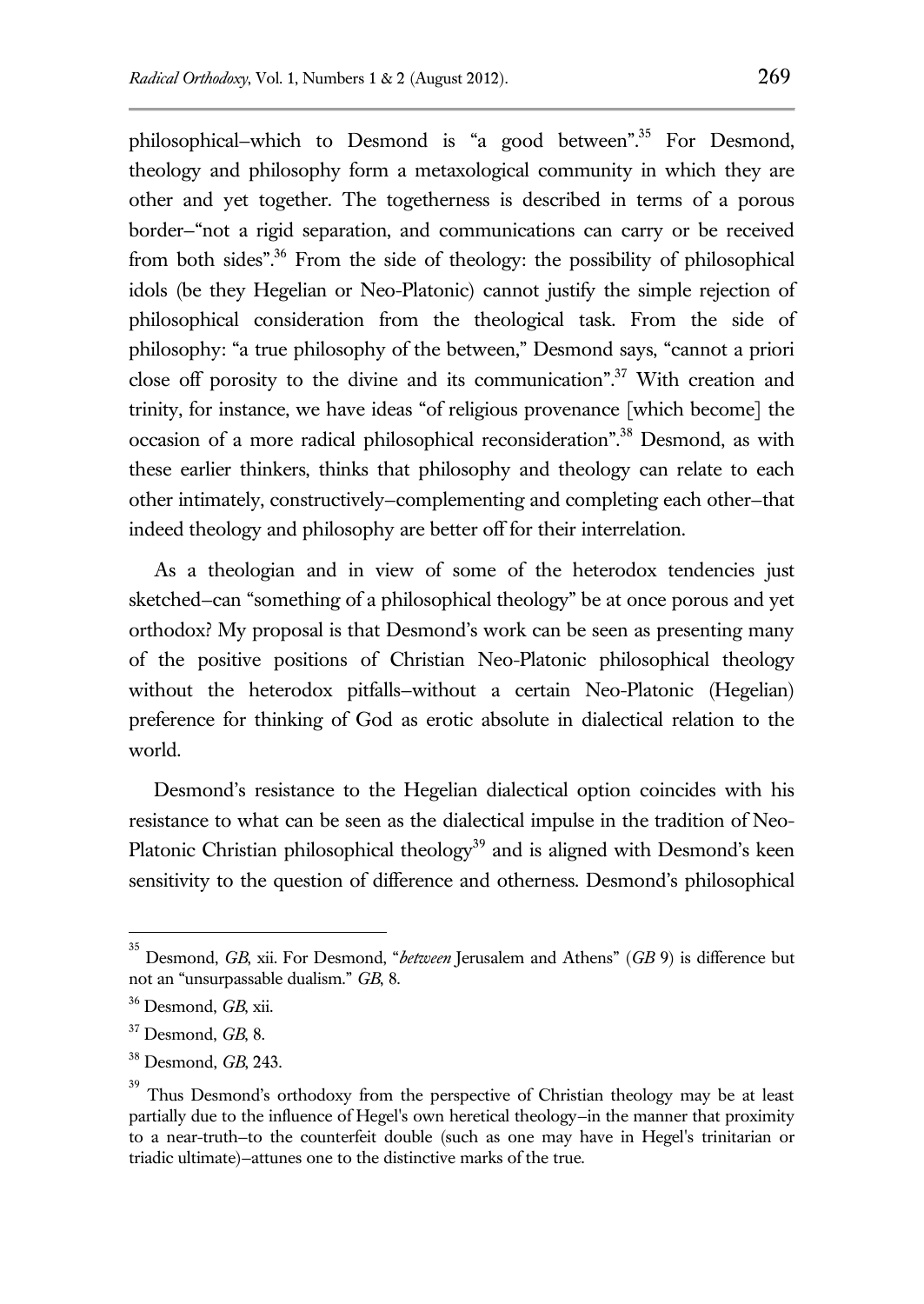insight here (not only his, but his) is that togetherness (between theology and philosophy, between God and the world) can be thought differently. Beyond the dialectical—which privileges the whole, the one over the infinite, transcendence, otherness<sup>40</sup>–Desmond proposes the metaxological as a "transdialectical *logos* of the *metaxu*"—where—over unity—community, pluralized intermediation, and "being in relation" are held up to be the more universal and ultimate categories.<sup>41</sup> The metaxological "divines the nature of the togetherness, the absolved relativity, with heed to the difference, and without forgetting the transcendence of the divine and its reserves."<sup>42</sup>

# *Between God and the World*

Between nothing & something What happens Is the pure surprise Of everything That is

Intimate to the between Never captive to the between The beyond Springs surprise $43$ 

Desmond shares Plotinus' view of God as an originative plenitude that brings about the world through the overflow of the over-full reserves of divine goodness.<sup>44</sup> The danger with Plotinus, for Desmond, is that this overflow is also a kind of fall that yields an ontological deficiency in the lower levels of being—a

<sup>40</sup> Desmond, *GB*, 114.

<sup>41</sup> Desmond, *GB* 5, 10, 117. Against the dialectical return to the univocal, Desmond presents the metaxological as an affirmative equivocity. Desmond, *GB*, 109.

<sup>42</sup> Desmond, *GB,* 117.

<sup>43</sup> Desmond, *GB*, 241.

<sup>44</sup> Desmond, *GB*, 58-59.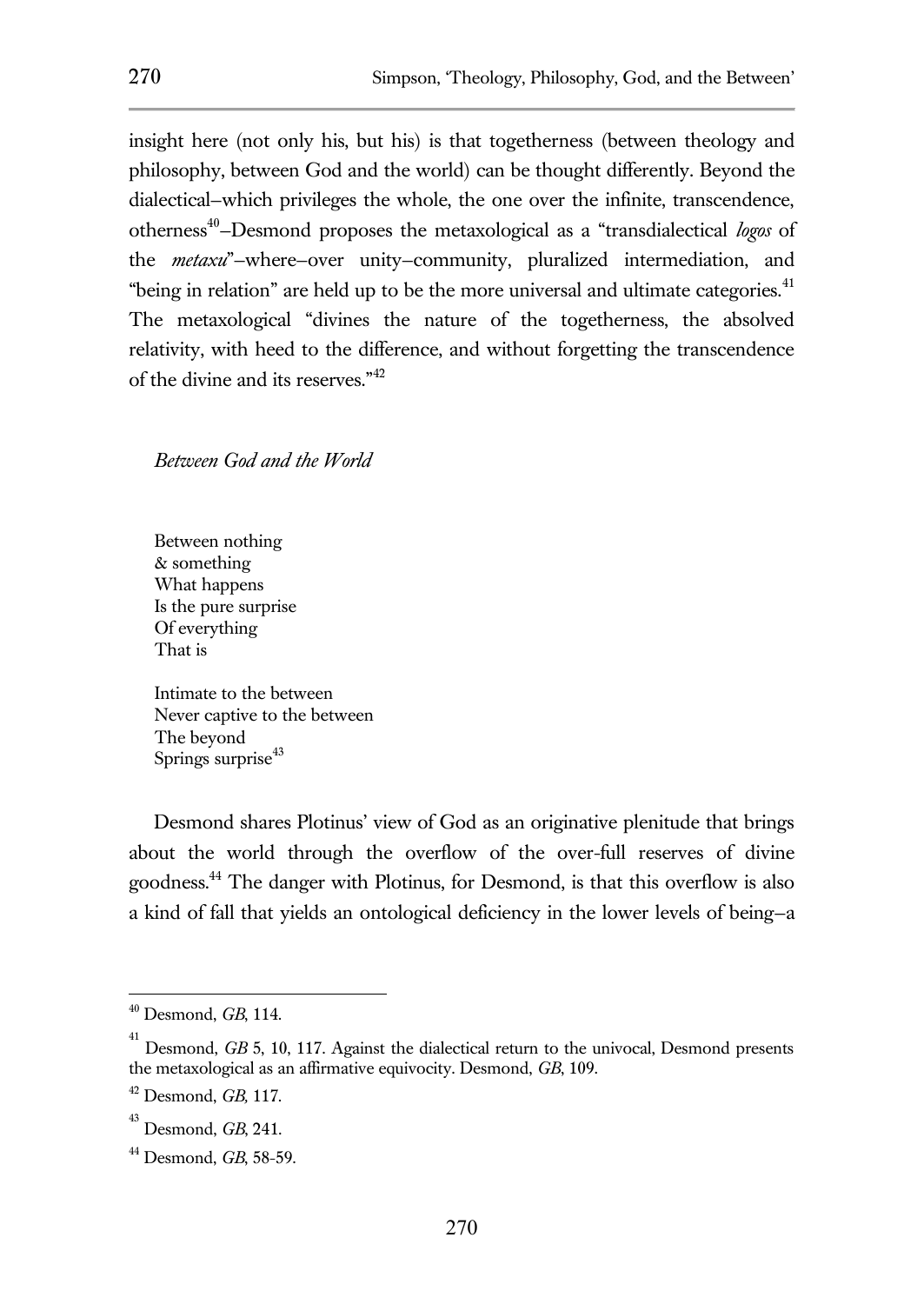generation that is a degeneration.<sup>45</sup> With emanation, as "the mode of divine origination and self-return"<sup>46</sup> God's self-origination and the origination of the world are not separate.<sup>47</sup> In such a dialectical "sublationary infinitism," *both* the "finite and infinite turn out to be the dialectical self-mediation of the infinite with itself, through the finite as its own other<sup>"48</sup>-no true otherness arises, only temporary and temporal fodder for the self-becoming of the eternal One.<sup>49</sup> Desmond lacks/short circuits the pantheist tendencies of certain Neo-Platonic theologies with his focus on creation, on the "coming to be" of genuine creation that is distinct from finite becoming writ large. $50$ 

The fullness of God, for Desmond, is an infinite reserve—a transcendence completely at home with itself $5^1$ -not lacking, not in need of creation for completion. "God," Desmond writes, "is God apart from the relation to creation"<sup>52</sup> . As such, creation *ex nihilo* is "a free giving of the finite other 'outside' the divine immanence<sup>"53</sup>-an "hyperbolic origination<sup>"54</sup>-an absolving "letting"

<sup>45</sup> Desmond, *GB*, 59. Plotinus, Desmond observes, protests against Gnosticism…perhaps too much: "The vehemence of his attack makes on wonder about his own passionate anxiety to separate himself from a position not unlike his own: materiality as the lowest of ontological lows, farthest away from the plenitude of the One, on the verge of nothingness". *GB*, 59.

<sup>46</sup> Desmond, *GB*, 233.

<sup>&</sup>lt;sup>47</sup> "Emanation stresses the continuity of the world and God, creation underscores their discontinuity. In the first, it is the immanence of the world of the divine or of the world in the divine, that matters; in the second it is the transcendence of the divine that matters, hence the non-divinity of the world." *GB*, 234.

<sup>48</sup> Desmond, *GB*, 235.

<sup>&</sup>lt;sup>49</sup> "God becomes fully God in returning to Godself and in returning the otherness of the world and self to Godself, a return not really the return of an irreducible other but of the othered-Godself.". *GB*, 105.

Such emanation is not the same as creation, where "the interplay of finite and infinite is *between* the actual infinite communicating the being of the finite as other and just that finite other gifted with the promise of its own kind of infinitude." *GB,* 235. In finite becoming the indeterminate is in the process of becoming determinate. *GB*, 108-9.

<sup>50</sup> Desmond, *GB*, 108-9

<sup>51</sup> Desmond, *GB*, 107, 160.

<sup>52</sup> Desmond, *GB*, 167.

<sup>53</sup> Desmond, *GB*, 291.

<sup>54</sup> Desmond, *GB*, 161.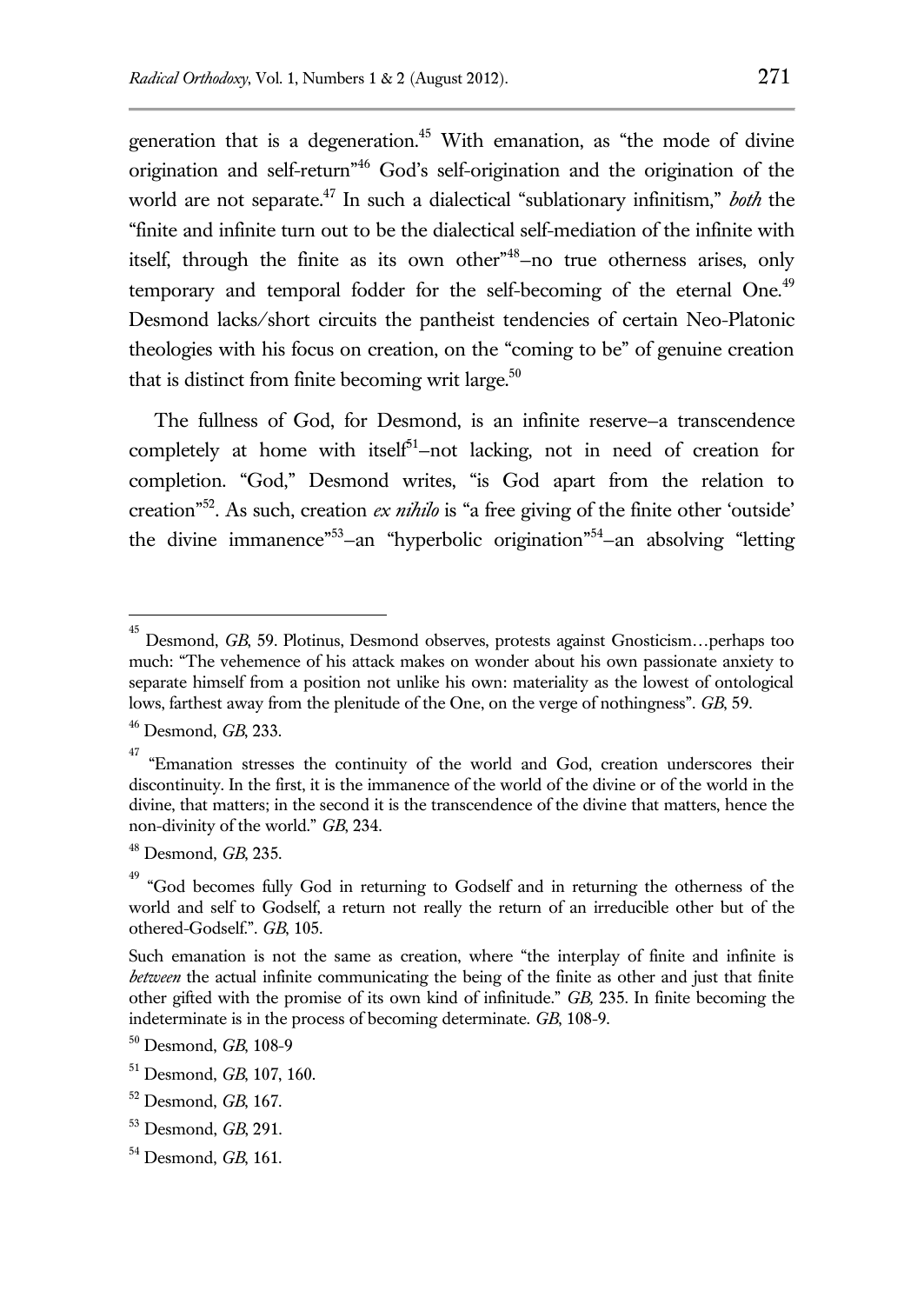be<sup>"55</sup>-such that the arising of the finite world is "*the arising of another as other*".<sup>56</sup> Such creation is an agapeic origination<sup>57</sup> $-a$  "nonpossesive dispensation" that gives and releases, even serves, the other for itself.<sup>58</sup> Agapeic creation affirms the "pluralism of being as good for itself".<sup>59</sup> Difference, the singular, the finite, the temporal–these are given to be gratuitously and not out of need or lack.<sup>60</sup>

For Desmond, God is, in relation to the thus originated world, both absolute (in transcendent reserve) and related (transcending into the midst of creation). $61$ God endows the metaxological community of creation with the promise of agapeic being—intimately empowering, energizing, communicatively enabling a fuller agapeic community in its midst and with its Origin. $62$  To the one reawakened to the gift and goodness of finitude.<sup>63</sup> the open whole of created being in its given goodness and promise yields then signs in immanence of what transcends–of its origin.<sup>64</sup> Desmond calls these excessive happenings in immanence the "hyperboles of being".<sup>65</sup> It should be noted that, for Desmond, we are made mindful of the transcendent God not merely by our lack or the

 $\overline{a}$ 

60 Desmond, *GB*, 236.

"The origin is not for the world *in general* or creation in the mass; it is for the intricacy of the singular." *GB*, 168.

<sup>61</sup> Desmond, *GB*, 253.

62 Desmond *GB* 164, 167-68, 252, 320.

"'Standing with' is a relation to the other in which the being and good of the other is upheld. The constancy of God would be the agapeic upholding of the otherness of becoming as creation itself". *GB*, 299.

<sup>63</sup> Desmond, *GB*, 32-33.

<sup>55</sup> Desmond, *GB*, 307.

<sup>56</sup> Desmond, *GB*, 247.

<sup>&</sup>lt;sup>57</sup> "Agapeic origination gives rise to the other for the good of the other; and though the originated other is not the origin itself, there need be no negative judgment of ontological defect. To be finite is to be good…"Desmond, *GB* 59).

<sup>58</sup> Desmond, *GB*, 44, 252.

<sup>59</sup> Desmond, *GB*, 167. In that it "harbors the promise of agapeic being". *GB* 167.

<sup>64</sup> Desmond, *GB*, 8, 108. "God is to be thought through the between as given to be, and given to be as good." *GB*, 117.

<sup>65</sup> Desmond, *GB*, 128-58.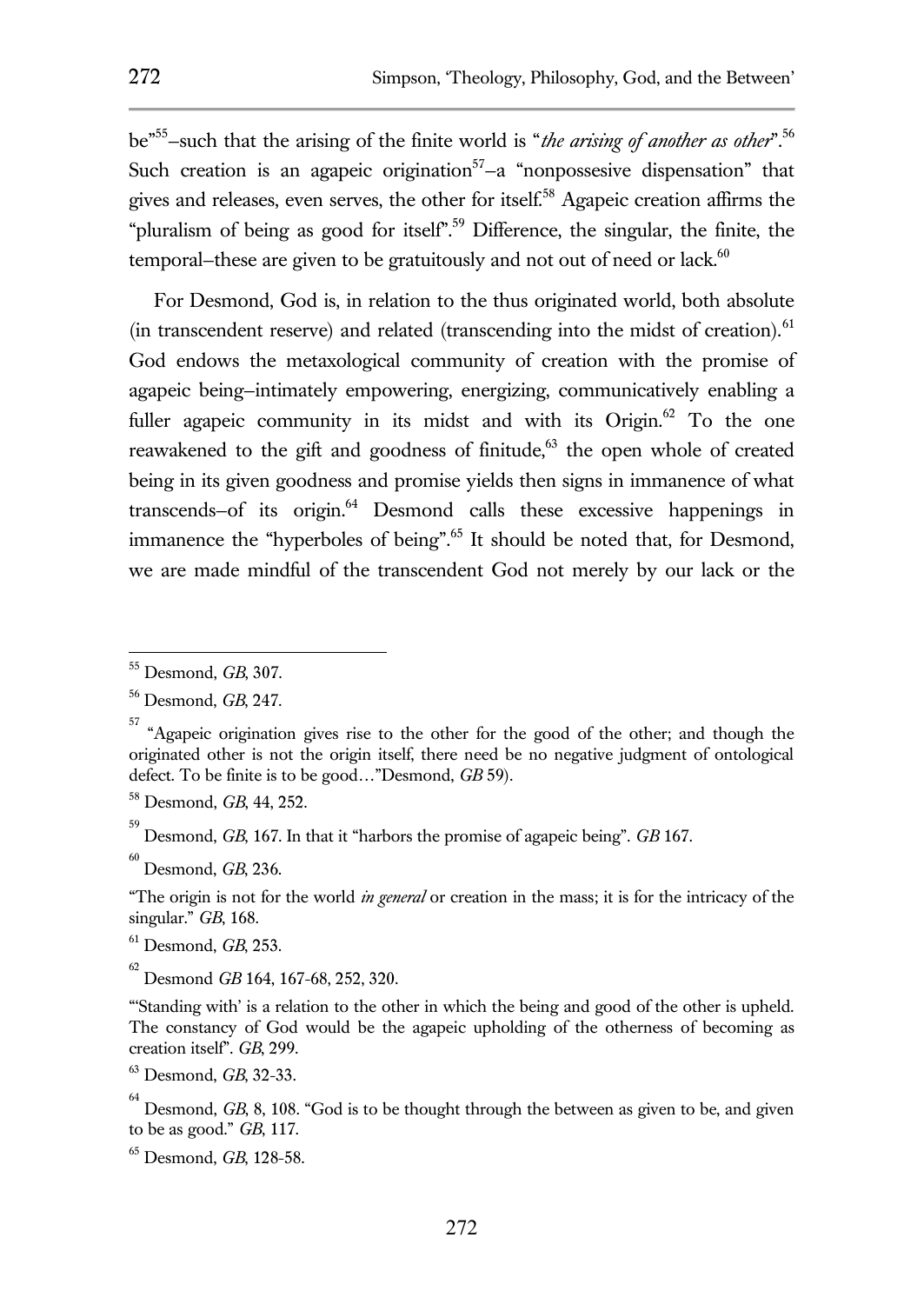want of the finite world but by the excessive and over-full givens in immanence.<sup>66</sup>

# **Between God and the Human**

Desmond's understanding of the relation between God and human beings bears upon the kind of knowledge humans can have of God, the nature of their mystical relation to God and upon human freedom and evil. Desmond, like the Neo-Platonic thinkers mentioned, sees our knowledge of God as possessing a kind of poverty-a mindfulness that seeks to attend to that which is beyond itthis "reticence of reserve, or excess, is mystery which will eternally be mystery, even were we come into the company of angels".<sup>67</sup> Our ways of talking of God are necessarily indirect because of the "*difference* between origin and creation".<sup>68</sup> However, our knowledge of God is not purely negative. The negative (erotic, apophatic) indirections, which transcend via the lack of the finite, are proper and necessary. However, the positive (agapeic, kataphatic) indirections which make affirmations about God from the surplus givenness in the finite pointing toward the divine pluperfection are the more ultimate.<sup>69</sup>

Regarding the relation between humans and God more generally, our relating has a metaxological doubleness. Our *eros* is both *penia*/lack that seeks what it wants and *poros*/full that is always already given from a prior other.<sup>70</sup> We are our *conatus essendi*, our ecstatic endeavor to be, to urgently ascend to the ultimate. But we are also, and more primordially, our *passio essendi*—created, given to be as a good gift, enabled in our transcending.<sup>71</sup> Rather than mystical absorption.<sup>72</sup>

<sup>66</sup> Desmond, *GB*, 4.

<sup>67</sup> Desmond, *GB*, xii, 109. The radical excess of God has "reserved in itself in its light inaccessible." *GB*, 127.

<sup>68</sup> Desmond, *GB*, 122.

<sup>69</sup> Desmond, *GB*, 143. Desmond sees metaphor and symbol as negative and analogy and hyperbole as positive in these senses.

<sup>70</sup> Desmond, *GB*, 40-43, 58.

<sup>71</sup> Desmond, *GB*, 33-34, 273. The soul as created is in communication with the origin. "There is no return of uncreated soul to uncreated origin; there is the opening to a communion of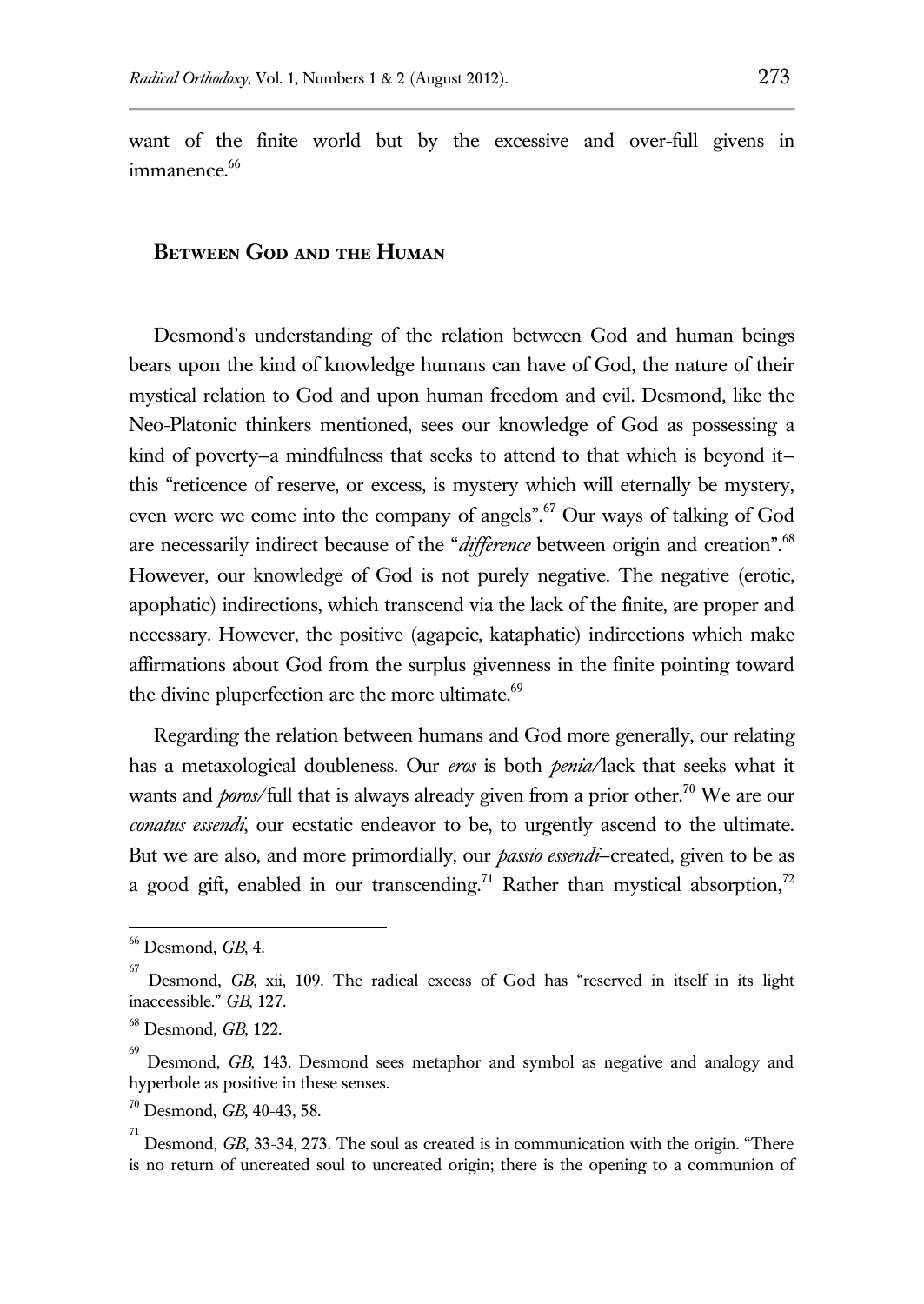Desmond's model for the relation between the soul and God is one of intimate communion—like marriage—"a union that sustains otherness [singularity and particularity] in togetherness and is not a self-mediating unity but an intermediating *metaxu*". 73

Desmond's understanding of the agapeic creation of the human entails a certain freedom in the relation between humans and God. The agapeic origin lets freedom be—it is an "absolving power, releasing others beyond itself, without insistence on the return of the power of the others to itself" $-$ <sup>74</sup>thus allowing the space for real community in being.<sup>75</sup> Evil, defection from the good, is possiblefor God is not an erotic sovereign but an agapeic servant—who lets the other be, who is patient even to evil.<sup>76</sup> Evil is not mediated.<sup>77</sup> Given agapeic creation, the community between God and humans is cooperative: "In the reserve of divine patience, the gift of freedom sometimes means allowing by doing nothing, sometimes secret rejoicing with the creature, sometimes anonymous coaxing, sometimes persuading silently".<sup>78</sup>

soul and origin, a communion ultimately a gift of the origin, since everything that is, though finite, is also such a grace." *GB*, 273.

<sup>72</sup> Communion "does not reduce to a mystical monism." Desmond, *GB*, 273.

<sup>&</sup>quot;The last word cannot be with the union of opposites, if this means the vanishing of difference." *GB*, 274.

<sup>73</sup> Desmond, *GB*, 275; *GB* 36, 110-12. This is an agapeic ecstasis—a transcending, both ours and God's—in which "transcendence meets transcendence in the rich community of immanence." *GB*, 275.

<sup>74</sup> Desmond, *GB*, 254.

<sup>75</sup> Desmond, *GB*, 237.

<sup>76</sup> Desmond, *GB*, 110.

<sup>77</sup> The erotic One does not "let be," is not patient, at all. Desmond, *GB*, 110. The existence of evil is then proof of the character of the origin as agapeic—for if the One is the good, that is being, and if evil is a defection from this One, how then is evil even possible?

<sup>&</sup>lt;sup>78</sup> Desmond, *GB*, 257. "The unconditioned activity of the divine is conditioned relative to the world…. The conditioned relation goes with the act of creation, and hence to act in oblivion of the gift given would be to rescind the creation as other." *GB*, 257.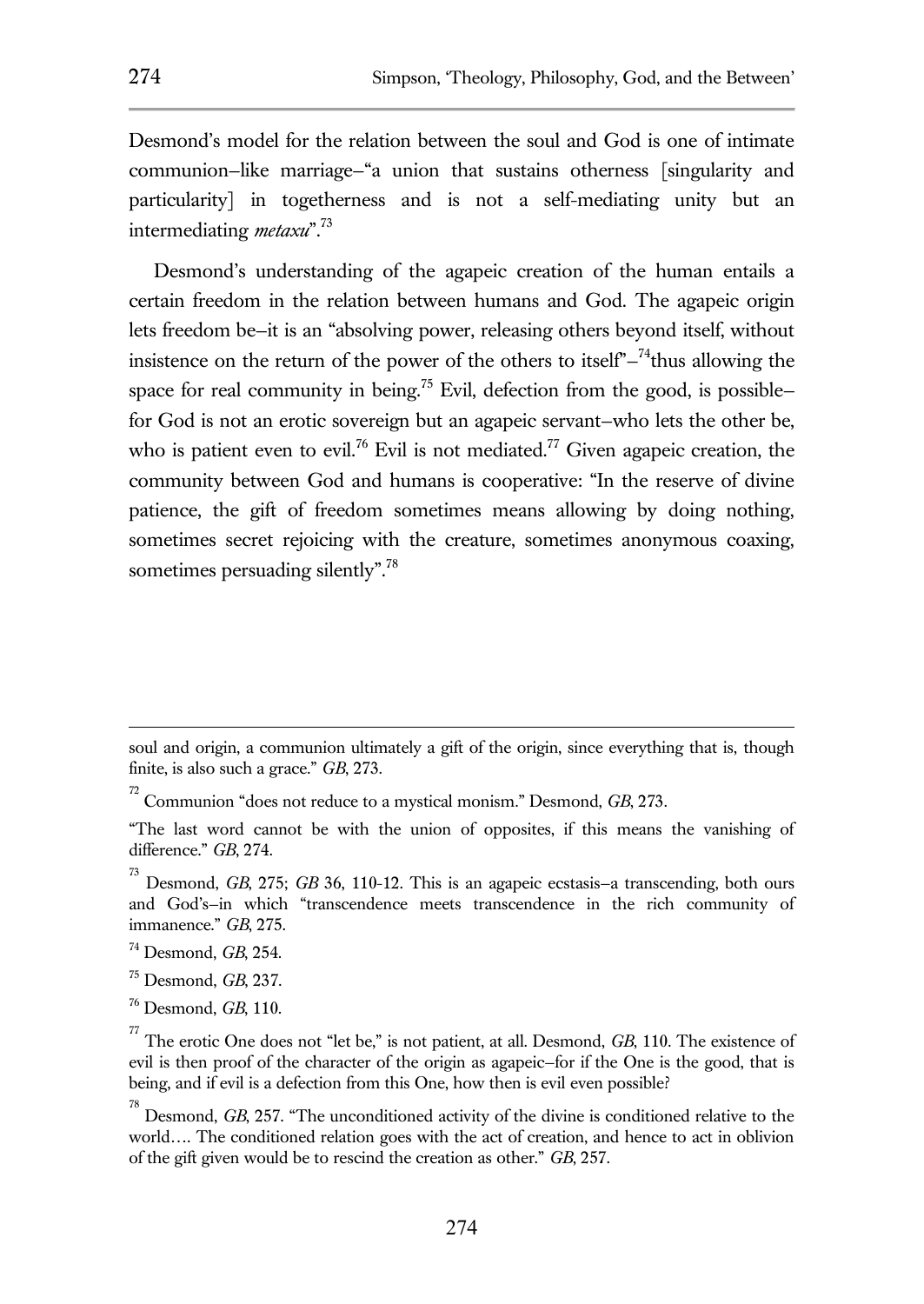# **God and the Between**

Being good You alone Keep your promise The bird in the dark Sings three times & its song is not the rooster's Announcing triple treason To the dawn<sup>79</sup>

For Desmond, the God of the dialectical way, the "pan(en)theistic God," "the God of the whole<sup>"80</sup> can hold, at most, a penultimate position within Desmond's broader vision of the metaxological community of being. With Plotinus and those who come after him there is a "noble hermeneutics of finitude" that is no simple flight from given manyness for a univocal unity; $81$  there is a robust project of understanding the relationship between God and the world—there is a Neo-Platonic between (though it tends toward what Desmond would call a dialectical between). This between, however, will always be tenuous under the (perhaps all too human<sup>82</sup>) acquisitive gaze of the "*self-determining eternity that determines itself in its own temporal productions*".<sup>83</sup>

Beyond this, the theistic God of creation is, for Desmond, the God beyond the whole.<sup>84</sup> As beyond the whole of the world, this God possesses an absoluteness (ab-solo—from itself alone), an asymmetric and "idiotic" infinity that is beyond any need for completion and so opens the space for otherness apart from itself.<sup>85</sup> Such an agapeic transcendence is also intimate to, in community

<sup>79</sup> Desmond, *GB*, 327.

<sup>80</sup> Desmond, *GB*, 225ff.

<sup>81</sup> Desmond, *GB,* 58.

<sup>82</sup> Desmond sees dialectical divine transcendence as a version of human self-determining selftranscendence. Desmond, *GB*, 92.

<sup>83</sup> Desmond, *GB*, 106.

<sup>84</sup> Desmond, *GB*, 241.

<sup>85</sup> Desmond, *GB*, 159, 163, 304.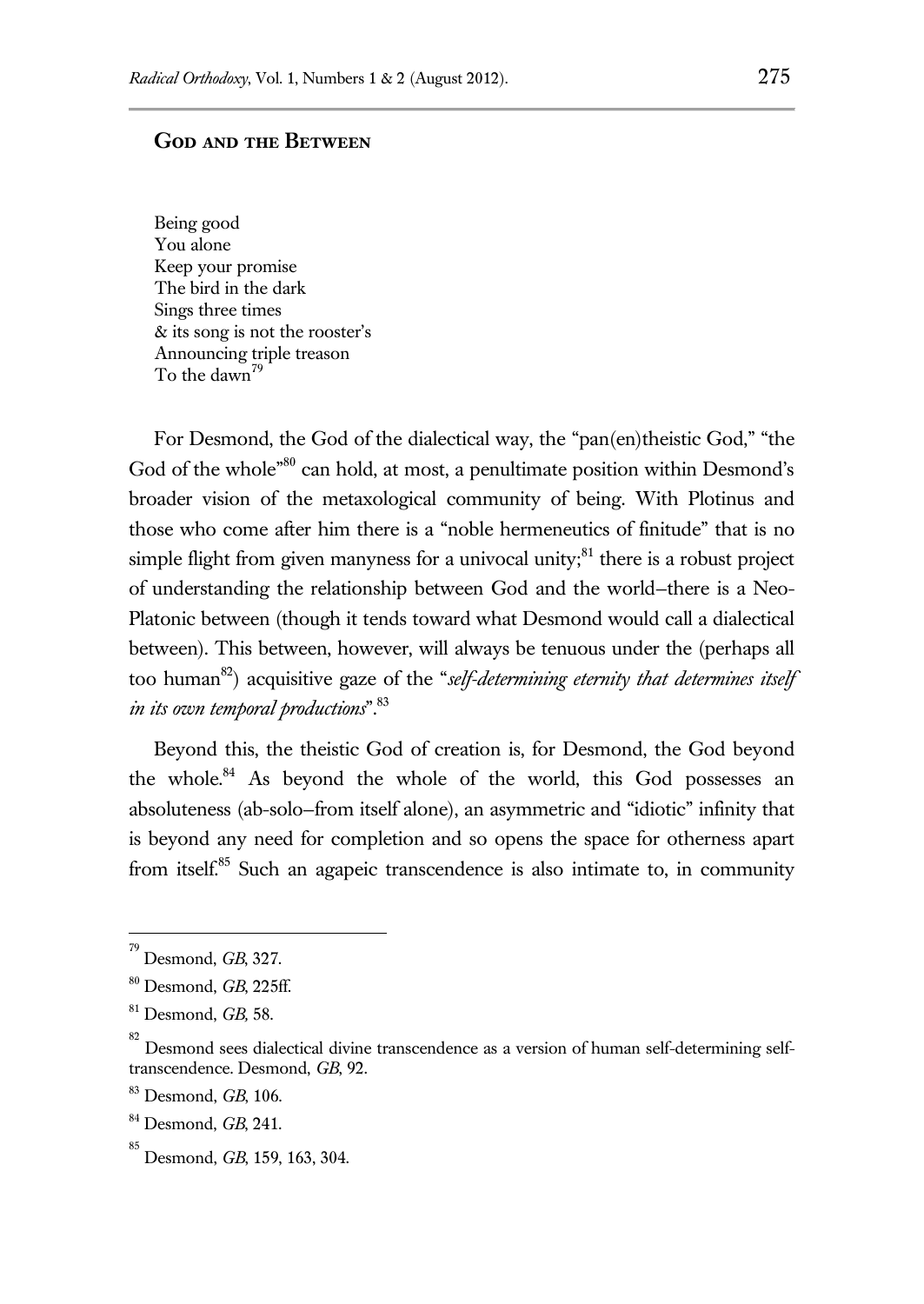with finite being<sup>86</sup> as an overdetermined origin whose excessive reserve<sup>87</sup> enables the "possibilizing" of the world as more than a moment within the selfdetermining One.<sup>88</sup> Beyond a dialectical erotics "that loves itself in and through its own self-othering"<sup>89</sup> —the divine erotics of the agapeic origin is a "wanting beyond want"<sup>90</sup>-"a seeking that as overfull is for the creature as other...seeking of the other released by fullness not lack".<sup>91</sup> It is in such an agapeic mode that Desmond can follow Pseudo-Dionysius and Bonaventure by seeing the Good as the highest, hyperbolic name<sup>92</sup>-the Agapeic Good that radiates and communicates itself—but truly giving to the other (giving the promise of further agapeic giving)<sup>93</sup>-that says: "I give you everything, and I have kept nothing back, but I have everything more, and yet, to give".

The nature of God as agapeic and metaxological is given its fullest explication yet in Desmond's corpus in his more or less explicit presentation, in *God and the Between*, of God as *Trinity*. The theistic God beyond the whole is not only agapeic in relation to the world and humans but is agapeic in Himself—"the agapeic One is already agapeic community".<sup>95</sup> Thus Desmond writes that the "hyperbolic unity"<sup>96</sup> of God, "if it has a 'unity,' would be more like a community: manifestation of agapeic love of the plural as plural".<sup>97</sup> Such would be a "metaxological monotheism".<sup>98</sup>

<sup>86</sup> Desmond, *GB*, 282-87.

<sup>87</sup> Desmond, *GB*, 113.

<sup>88</sup> Desmond, *GB*, 285.

<sup>&</sup>lt;sup>89</sup> "The whole love is the love of the whole, the whole that, in embracing time and eternity within itself, loves just itself…What kind of love is this?" Desmond, *GB*, 106."Real giving over must break the subtle secret of 'me' and 'mine.'" *GB*, 111.

<sup>90</sup> Desmond, *GB*, 162.

<sup>91</sup> Desmond, *GB*, 303.

<sup>92</sup> Desmond, *GB*, 328.

<sup>93</sup> Desmond, *GB*, 160, 329.

<sup>94</sup> Desmond, *GB*, 329.

<sup>95</sup> Desmond, *GB*, 301. Desmond writes of the "(comm-)unity of the One." *GB*, 292.

<sup>96</sup> Desmond, *GB*, 288-92.

<sup>97</sup> Desmond, *GB*, 179.

<sup>98</sup> Desmond *GB*, 179, 184.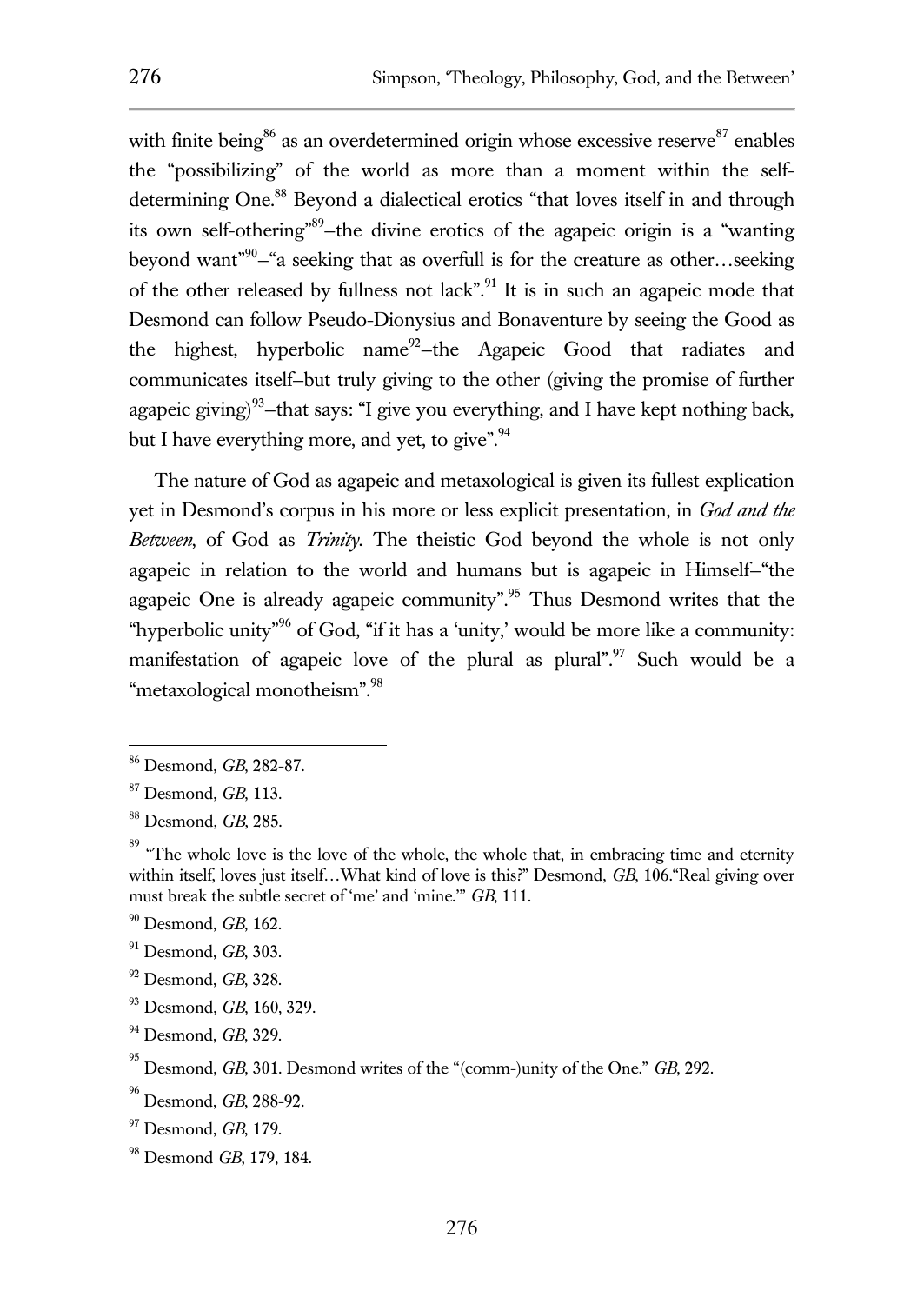The "giving for the other [in creation] is already consummate in the superplus of the immanent divinity".<sup>99</sup> It is indeed this community "of the (over)full"<sup>100</sup> in the divine that "allow[s] a free giving of the finite other 'outside' the divine immanence"<sup>101</sup>-for the eternal movement of giving in the community of God from (plu)perfection to (plu)perfection constitutes a center of creative power complete and full in itself that is within the Agapeic Origin.<sup>102</sup>

The understanding of God as Triune affirms an intermediation "*within* the divine"<sup>103</sup>-"the immanent intermediation of Godhead".<sup>104</sup> The intermediation of the "agapeic trinity" as a "social" procession of love is at once personal—for "to be personal is to be in social relations"—and "transpersonal" as a community of Persons.<sup>105</sup>

It is at this point that we might conclude that in *God and the Between* we have a Christian philosophical theology that is similar its Neo-Platonic progenitors ("quasi-Neo-Platonic"?) but stands apart from certain heterodox impulses *specifically in his Desmond's trinitarianism*—for at this point Desmond secures intermediation as the ultimate. I quote at length: "Is not *inter*-mediation more primordial than *self*-mediation? Yes. I would say yes, especially so if the inner life of the divine is like a love that is communication: an immanent community that is also a self-communication…It is hard for us human beings to think this, since normally we tend to contrast self-mediation and intermediation with an other. But if the immanent otherness of the divine is agapeic, it is loved by itself for

<sup>99</sup> Desmond, *GB*, 291. Again: "This intercommunication from (over)full to (over)full to (over)full would be an absolute self-communication, in that it would refer us to an absolute surplus, or pluperfection already effective through itself, before anything finite as other is effected." *GB*. 160.

<sup>100</sup> Desmond, *GB*, 112.

<sup>101</sup> Desmond, *GB*, 291. It "affirms the creation of the finite other as given being for itself as good for itself." *GB*, 291.

<sup>102</sup> Desmond, *GB*, 289-90.

<sup>103</sup> Desmond, *GB*, 113.

<sup>104</sup> Desmond, *GB*, 192.

<sup>105</sup> Desmond, *GB* 191, 291. "Agapeic being in metaxological community points to the transpersonal that less suppresses the personal as fulfills its release into a more ultimate communicative transcending beyond self." *GB*, 191.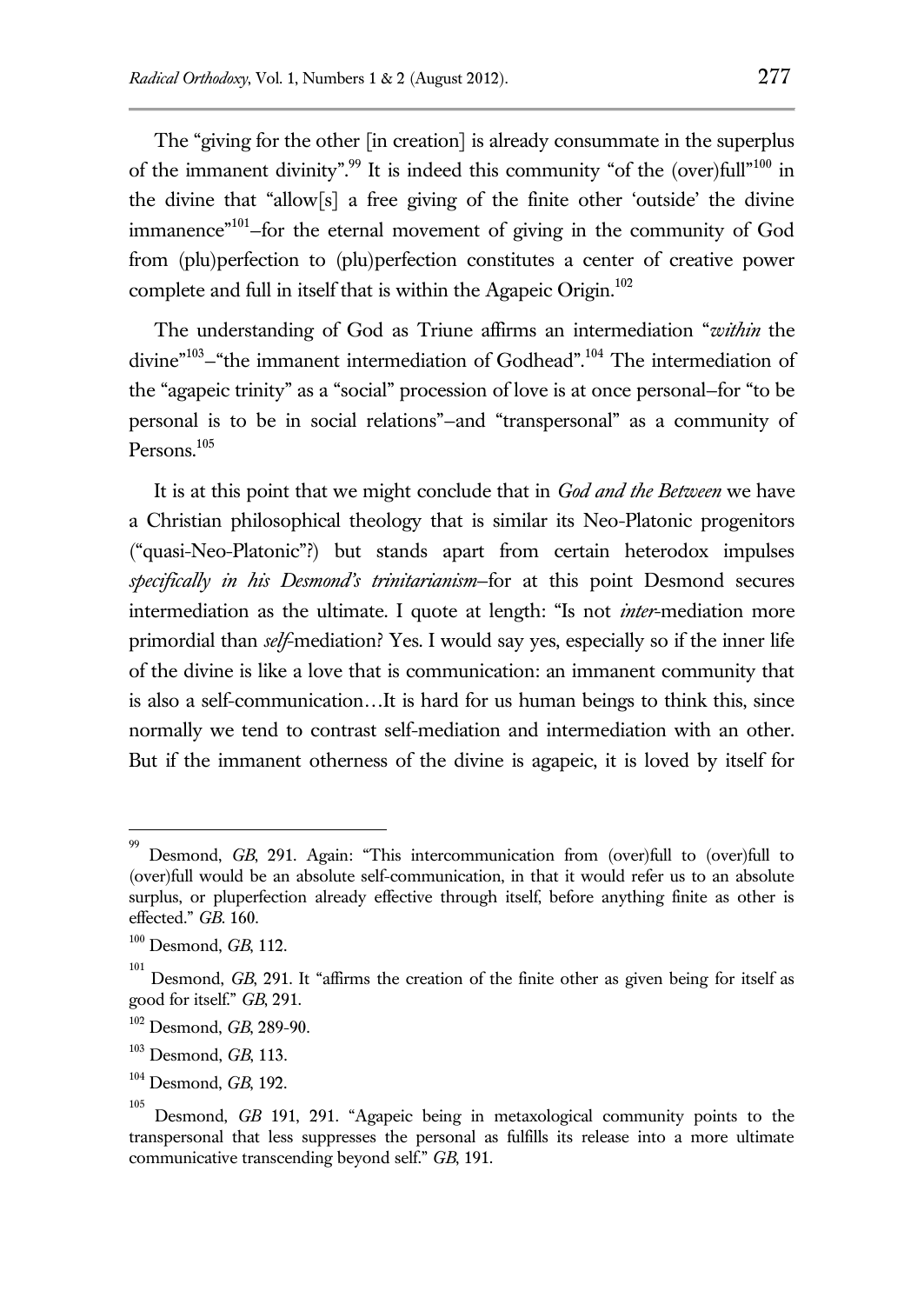itself, loved by itself for its otherness, goodness loving and loved for its goodness, as intimately immanent and immanently other, and these all 'all at once'".<sup>106</sup>

A trinitarian ontology is an agapeic ontology—in necessary tension with the merely erotic vision that is an inherent tendency in much Neo-Platonic philosophical theology. In a trinitarian ontology, metaxological community—and not the One—is the ultimate. For even the One is a community that originates genuine community in the otherness of the finite being of the world and ourselves—a finite community lovingly created for its own good which is to realize the promise of its own agapeic being. "That means," Desmond concludes, "that it be like God"<sup>107</sup>-that it become a community of agapeic service-a community that is itself the highest finite "hyperbolic sign of transcendent good" for "our participation in agapeic transcending is our fullest self-transcendence: our love, in transcending self, transcends to transcendence itself<sup>".108</sup> Thus we are called in our very being to join in the divine life of the blessed community—the between—which is God.

#### **Bibliography**

- Copleston, Frederick. *A History of Philosophy, Vol. 2: Medieval Philosophy*. New York: Doubleday, 1950. (Abbreviated as CII).
- *-----. A History of Philosophy, Vol. 3: Late Medieval and Renaissance Philosophy*. New York: Doubleday, 1950. (Abbreviated as CIII).
- Desmond, William. *God and the Between*. Oxford: Wiley-Blackwell, 2008. (Abbreviated as *GB*.)
- Eckhart, Meister. *Meister Eckhart: The Essential Sermons, Commentaries, Treatises and Defense*. Tr. by Edmund Colledge and Bernard McGinn. Mahwah, NJ: Paulist Press, 1981

<sup>&</sup>lt;sup>106</sup> Desmond, *GB*, 160. "The idiocy of the divine would have to do with its own immanently communicative being. But metaxologically speaking, can it be entirely right to refer to a divine *self*-mediation?" *GB*, 160.

<sup>107</sup> Desmond, *GB*, 330.

<sup>108</sup> Desmond, *GB*, 156.